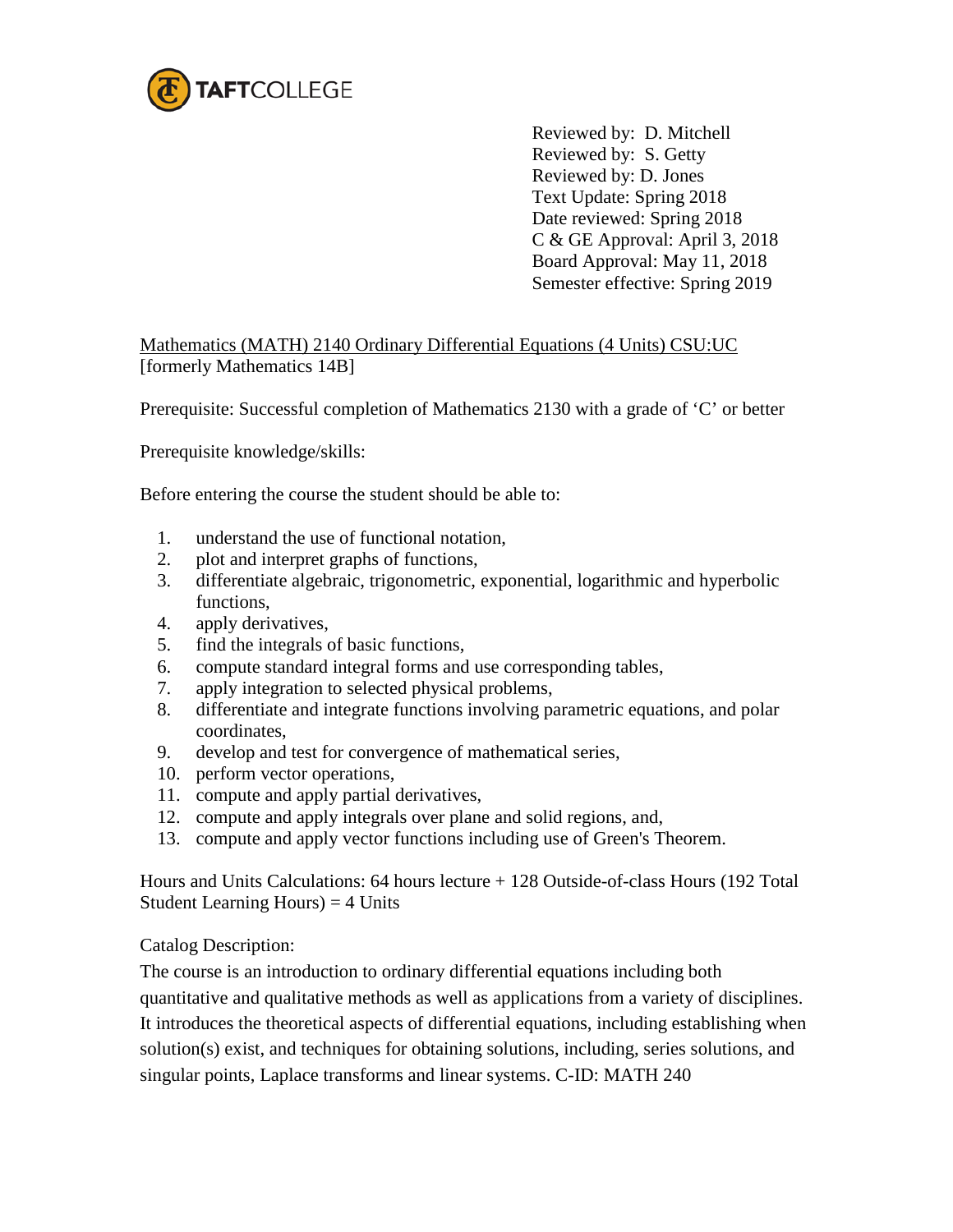

## Type of Class/Course: Degree Credit

Text: Zill, Dennis G. *Differential Equations with Computer Labs Experiments*. 9<sup>th</sup> ed. Boston, MA: PWS Publishing Co., 2009.

Additional Instructional Materials: Study and Solutions Guide for this class.

Course Objectives:

At the completion of the course, a successful student will be able to:

- 1. Create and analyze mathematical models using ordinary differential equations;
- 2. Identify the type of a given differential equation and select and apply the appropriate analytical technique for finding the solution of first order and selected higher order ordinary differential equations;
- 3. Apply the existence and uniqueness theorems for ordinary differential equations;
- 4. Find power series solutions to ordinary differential equations;
- 5. Determine the Laplace Transform and inverse Laplace Transform of functions; and
- 6. Solve Linear Systems of ordinary differential equations.

Course Scope and Content:

Unit I First Order Ordinary Differential Equations

- 1. Solutions of ordinary differential equations;
- 2. First order DE including separable, homogeneous, exact, and linear;
- 3. Existence and uniqueness of solutions;
- 4. Applications of first order differential equations such as circuits, mixture problems, population modeling, orthogonal trajectories, and slope fields;

Unit II Second Order Ordinary Differential Equations

- 1. Second order and higher order linear differential equations;
- 2. Fundamental solutions, independence, Wronskian;
- 3. Nonhomogeneous equations;
- 4. Applications of higher order differential equations such as the harmonic oscillator and circuits;
- 5. Variation of parameters;

Unit III Laplace Transforms

- 1. Laplace Transforms;
- 2. Series Solutions; and
- 3. Systems of Ordinary differential equations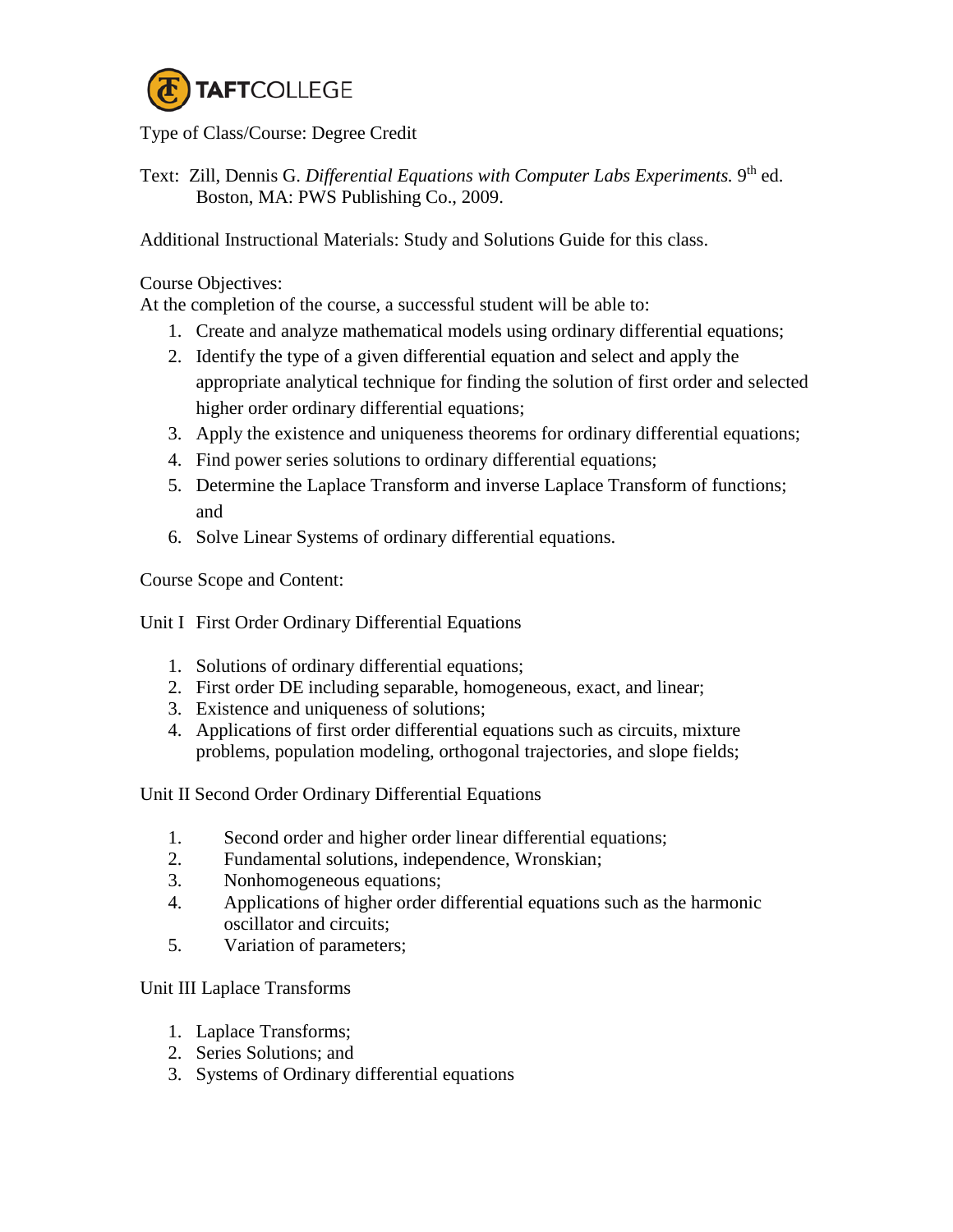

Learning Activities Required Outside of Class:

The students in this class will spend a minimum of 8 hours per week outside of the regular class time doing the following:

- 1. Studying
- 2. Answering questions
- 3. Skill practice
- 4. Completing required reading
- 5. Problem solving activity or exercise

Methods of Instruction:

- 1. Problem solving
- 2. Lecture-demonstrations and sample problems done by the instructor
- 3. Individual work with calculators and computers on numerical problems

Methods of Evaluation:

- 1. Tests
- 2. Examinations

3. Homework or projects where students demonstrate their mastery of the learning objectives and their ability to devise, organize and present complete solutions to problems.

Supplemental Data:

| <b>TOP Code:</b>           | 170100: Mathematics, General       |
|----------------------------|------------------------------------|
| <b>SAM Priority Code:</b>  | E: Non-Occupational                |
| <b>Distance Education:</b> | Not Applicable                     |
| Funding Agency:            | Y: Not Applicable (funds not used) |
| Program Status:            | 1: Program Applicable              |
| <b>Noncredit Category:</b> | Y: Not Applicable, Credit Course   |